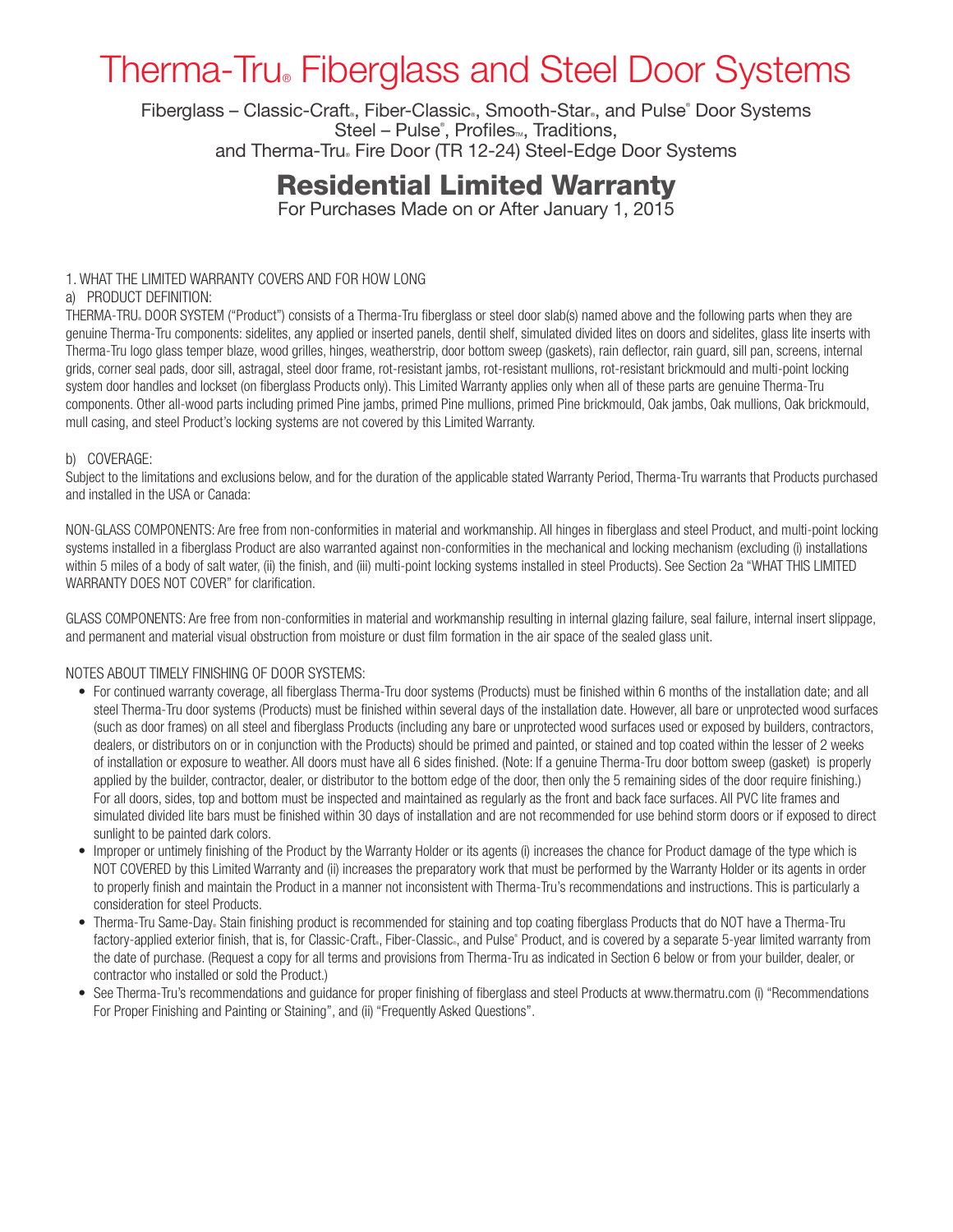SUMMARY OF LIMITED WARRANTY PERIODS FOR PRODUCTS – for Residential Warranty Holders Effective January 2015 This table summarizes for Residential Warranty Holders the Warranty Periods under this Limited Warranty that apply to Products when the following genuine Therma-Tru® manufactured or recommended components are incorporated into the Door System. This table is provided for your convenience ONLY. READ the entire Limited Warranty for the conditions and limitations that apply to this information. Commercial/Multi-Resident Warranty Holders are subject to different Warranty Coverage, Warranty Periods and Transferability restrictions which are stated in Section 1(c) "Warranty Duration".

| See Notes (*)                                                                                                                                                                                                                                | <b>Fiberglass</b>                                          | <b>Steel</b>                                          |                                                          |                                                        |
|----------------------------------------------------------------------------------------------------------------------------------------------------------------------------------------------------------------------------------------------|------------------------------------------------------------|-------------------------------------------------------|----------------------------------------------------------|--------------------------------------------------------|
| Door System*                                                                                                                                                                                                                                 | Classic-Craft.<br>Fiber-Classic.<br>Smooth-Star.<br>Pulse® | Profiles <sub>w</sub><br>Wood-Edge<br>Pulse®          | <b>Traditions</b><br>Wood-Edge                           | Therma-Tru. Fire<br>Door (TR 12-24)<br>Steel-Edge      |
| <b>Warranty Period</b>                                                                                                                                                                                                                       | Lifetime                                                   | 10 Years                                              | 5 Years                                                  | 15 Years (10 Years<br>within 5 Miles of<br>Salt Water) |
| Door a/k/a Door Slab and Panels - Applied or inserted                                                                                                                                                                                        | Yes                                                        | Yes                                                   | Yes                                                      | Yes                                                    |
| Fire-Rated **                                                                                                                                                                                                                                | <b>Select Product Codes</b><br>$(20\text{-minute**})$      | <b>Select Product Codes</b><br>$(20\text{-minute**})$ | <b>Select Product Codes</b><br>$(20\text{-minute}^{**})$ | 90-minute**                                            |
| <b>Glass Lites</b> - Clear, Low-E, Deco, and lite Frames<br>Glazing, seal, internal insert placement, absence of<br>permanent/material obstruction from moisture or dust<br>formation in air space and applied wood grilles                  | Yes                                                        | Yes                                                   | Yes<br>(10 Years)                                        | N <sub>0</sub>                                         |
| Hardware - Hinges<br>Mechanical (excluding (i) installations within 5 miles of a<br>body of salt water and (ii) the finish)                                                                                                                  | Yes                                                        | Yes                                                   | Yes                                                      | Yes                                                    |
| <b>Lockset</b> - Multi-Point Locking System<br>Mechanical and locking mechanisms (excluding<br>(i) installations within 5 miles of body of salt water, (ii) the finish<br>and (iii) multi-point locking systems installed in steel Products) | Yes                                                        | N <sub>0</sub>                                        | <b>No</b>                                                | <b>No</b>                                              |
| <b>Corner Seal Pad</b> - (excluding normal wear and tear)                                                                                                                                                                                    | Yes                                                        | Yes                                                   | Yes                                                      | Yes                                                    |
| <b>Sills</b>                                                                                                                                                                                                                                 | Yes                                                        | Yes                                                   | Yes                                                      | Yes                                                    |
| Door Bottom Sweep (Gasket) and Weatherstrip -<br>(excluding normal wear and tear)                                                                                                                                                            | Yes                                                        | Yes                                                   | Yes                                                      | Yes                                                    |
| Rain guard/Rain deflector - (Optional)                                                                                                                                                                                                       | Yes                                                        | Yes                                                   | Yes                                                      | Yes                                                    |
| Aluminum or Stainable Astragal - (Optional)                                                                                                                                                                                                  | Yes                                                        | Yes                                                   | Yes                                                      | Yes                                                    |
| <b>Frames</b> – Rot-resistant and sourced from Therma-Tru                                                                                                                                                                                    | Yes                                                        | Yes                                                   | Yes                                                      | Yes                                                    |
| <b>Frames and Framing Components</b> $-$ of any type that<br>are not sourced from Therma-Tru (see Sections 2(a), 12th<br>bullet)                                                                                                             | N <sub>o</sub>                                             | <b>No</b>                                             | <b>No</b>                                                | <b>No</b>                                              |
| Tru-Defense. Door System eligibility and Warranty Rider                                                                                                                                                                                      | $***$                                                      |                                                       |                                                          |                                                        |

\*A "door" and a "door system" are not the same. A "door system" is assembled by a person (for example, your builder, contractor, dealer, or distributor) who sources and combines various separate components, including the "door Slab", into an entry system. If your door system is assembled using all genuine Therma-Tru parts, then you receive far more than just a beautiful door. You are purchasing an entry system in which every component has been manufactured or recommended by Therma-Tru to work together as an integral "door system" ... AND you will get the full benefit of a Therma-Tru door system limited warranty.

\*\*A 20-minute Fire-rated door must be permanently labeled with a fire door certification label to signify that the Product is qualified as Fire-rated. To determine if an eligible door has been machined and is certified for use as a fire door, an official fire door certification label will be affixed, usually between the top and middle hinge, on the edge of the hinge side of the door slab. In the event that a fire door certification label is missing or has been removed, for a Fire-rated door to retain its fire rating it must be field labeled by the certification entity that originally certified the door (usually Warnock Hersey Intertek or Underwriters Laboratories). A Therma-Tru Fire Door (TR12-24) Steel-Edge must be installed with a Therma-Tru Adjusta-Fit. 2 frame with a lock bore sleeve, and a smock and draft intumescent seal to achieve a 90-minute or 60-minute positive pressure rating.

\*\*\*Tru-Defense Fiberglass Door System: A Therma-Tru Fiberglass door system may qualify for supplemental reimbursement under the Tru-Defense. Door System Warranty Rider that provides for additional payment to the Warranty Holder of up to a maximum of \$2,000 reimbursement if water infiltrates under a properly assembled, installed, and maintained fiberglass door system that meets the additional provisions stated in the Tru-Defense. Door System Warranty Rider. A copy of the Tru-Defense. Door System Warranty Rider for Fiberglass Door Systems is available from Therma-Tru Corp., 1750 Indian Wood Circle, Maumee, Ohio 43537, at 1-800-537-5322 or at www.thermatru.com, or from the builder, dealer, or contractor who installed or sold the Product.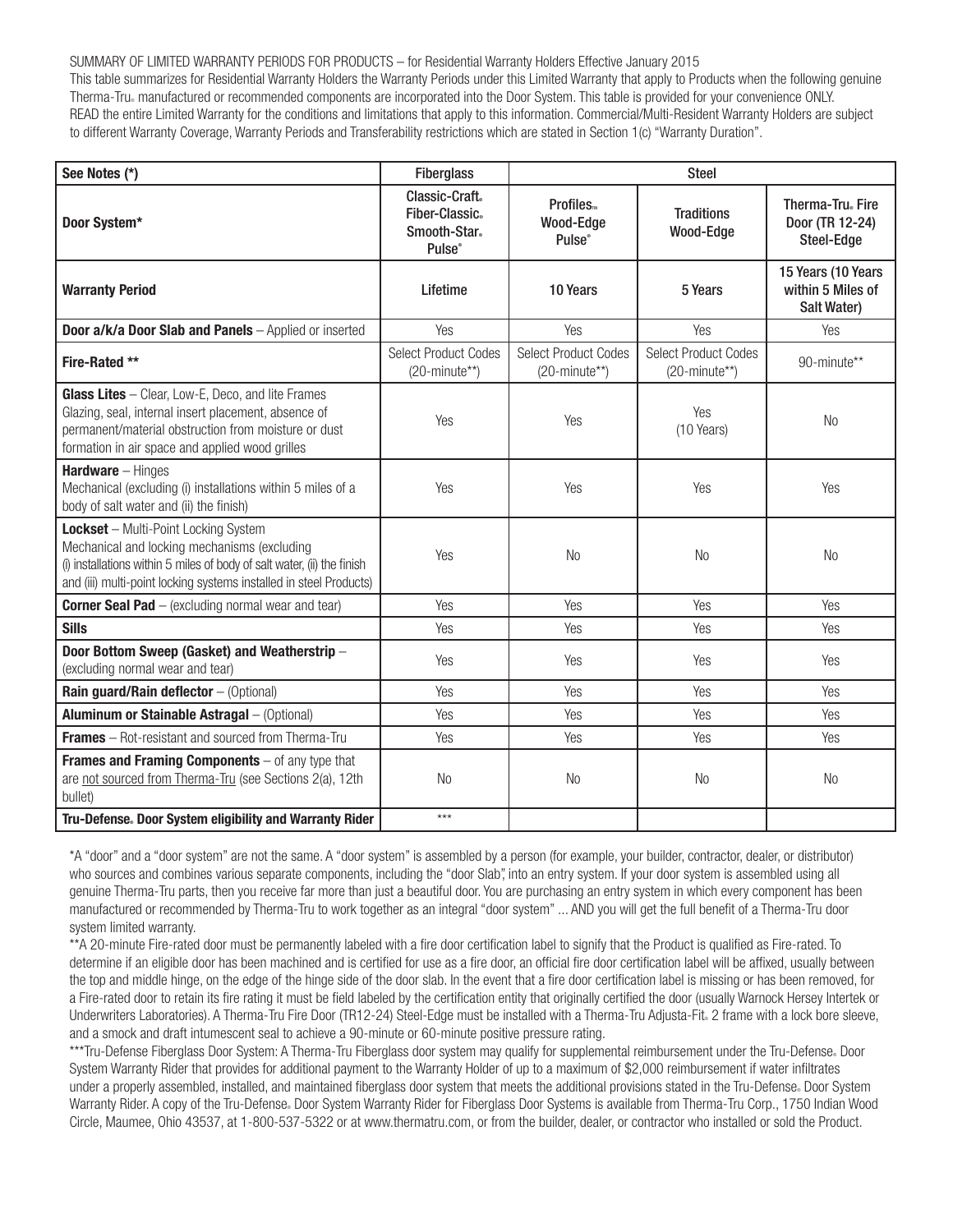### c) WARRANTY PERIOD:

|                                                                                                                    | <b>Warranty Holder Classification</b>                                         |                                                     |  |
|--------------------------------------------------------------------------------------------------------------------|-------------------------------------------------------------------------------|-----------------------------------------------------|--|
| Product                                                                                                            | <b>Residential Warranty Holder</b>                                            | Commercial/Multi-Resident<br><b>Warranty Holder</b> |  |
| Fiberglass:<br>• Classic-Craft Doors<br>• Fiber-Classic Doors<br>• Smooth-Star Doors<br>• Pulse <sup>®</sup> Doors | Lifetime <sup>®</sup>                                                         | 3 Years <sup>3</sup>                                |  |
| Steel:<br>• Profiles <sub>104</sub> (Wood-Edge Doors)<br>• Pulse® (Wood-Edge Doors)                                | 10 Years <sup>2</sup>                                                         | 1 Year <sup>®</sup>                                 |  |
| Steel:<br>• Traditions (Wood-Edge Doors)                                                                           | 5 Years <sup>2</sup>                                                          | 1 Year <sup>®</sup>                                 |  |
| Steel:<br>• Therma-Tru. Fire Door (TR 12-24) Steel-Edge Doors                                                      | 15 Years <sup>2</sup><br>(10 Years <sup>2</sup> within 5 Miles of Salt Water) | 1 Year <sup>®</sup>                                 |  |

 Measured from date Product was originally purchased from an authorized dealer and continuing for as long as the original Residential Warranty Holder owns and resides in the premises in which the Product was installed ("Lifetime Limited Warranty"), unless a shorter duration is expressly stated for the Product component. Not transferable.

Measured from date Product was originally purchased from an authorized dealer and continuing for the stated duration period as long as the original Residential Warranty Holder owns and resides in the premises in which the Product was installed during that entire duration period. Not transferable. 3 Measured from the earlier of the date Product was shipped from Therma-Tru or an authorized dealer; transferable to successor Commercial/Multi-Resident Warranty Holder during and for the balance of the original Commercial/Multi-Resident Warranty Period.

### d) WARRANTY HOLDER CLASSIFICATIONS:

RESIDENTIAL WARRANTY HOLDERS: If the Product is installed in (i) a new residential dwelling and the first occupant owns the dwelling or (ii) an existing owner-occupied residential dwelling, and in each case, at the time of installation such owner is also responsible for Product replacement, then that owner is a Residential Warranty Holder. For example, assume the Product is installed in a condominium unit (a "dwelling") in a multi-resident building. If the first occupant of the condominium unit is the first owner of that unit and is also responsible for Product replacement, then that owner is a Residential Warranty Holder; however, if the owner is not the first occupant or if someone else other than the owner (for example, the condominium association) is responsible for Product replacement, then the owner is not a Residential Warranty Holder.

COMMERCIAL/MULTI-RESIDENT WARRANTY HOLDERS: If the Product is installed under conditions in which no one qualifies as a Residential Warranty Holder as described above, then the warranty holder is the owner of the dwelling or building in which the Product has been installed at the time of installation (and its builder and contractor). That owner is classified as a Commercial/Multi-Resident Warranty Holder. For example, this includes owners of commercial or investment buildings, or multi-resident premises in which the occupant is not responsible (other than through periodic fees/other assessments) for Product replacement whether or not the occupant owns the residential dwelling unit in the premises (including by example, certain condominiums, town homes, duplexes, apartments, cooperatives).

### 2. WHAT THIS LIMITED WARRANTY DOES NOT COVER

This Limited Warranty does not include non-conformities or damages attributable to or arising from:

a) GENERALLY:

- General wear and tear, including without limitation wear and tear of weatherstrip, corner seal pads, door bottom sweep (gasket), or the multi-point locking system.
- Minor scratches or minor visual imperfections outside the Product's standard manufacturing and quality specification parameters.
- The finish on a multi-point locking system (door handles and lockset) and hinges is not warranted and is purchased "AS IS". This includes but is not limited to finish discoloration, tarnishing, scratches, abrasions, and visual imperfections. Exposure to certain environmental conditions, including but not limited to salt spray, acid rain, high humidity, or other corrosive elements may adversely affect the coatings on finishes (as well as the mechanical and multi-point locking system (door handles and lockset mechanisms). Timely and proper cleaning of hinges and a multi-point locking system will help to extend the finish appearance (and mechanical mechanisms) and discourage the possibility of rust and corrosion. Hinges and a multi-point locking system (door handles and lockset) should be wiped down periodically with a soft, water-dampened cloth and dried off with a soft dry cloth. Abrasive cleaners or other harsh chemicals should never be used on hinges or a multi-point locking system (door handles and lockset). Maintenance of the finish (and mechanical mechanisms) is the responsibility of the Warranty Holder.
- The mechanical mechanism on hinges installed within 5 miles of a body of salt water.
- The mechanical and locking mechanism on the multi-point locking system if the Product is installed within (5) miles of a body of salt water or installed on any steel Products. The Warranty Holder is responsible for maintaining the mechanical features of hinges and the multi-point locking system in the same manner as noted in the 3<sup>+</sup> bullet above. Therma-Tru does not recommend the use of multi-point locking systems with steel Products. If any multi-point locking system is used with steel Products, its use is "AS IS" WITH NO WARRANTIES.
- EXPRESS OR IMPLIED WARRANTIES, INCLUDING NO WARRANTIES OF MERCHANTABILITY OR FITNESS FOR A PARTICULAR PURPOSE, AND THE OTHER PROVISIONS OF SECTIONS 4 AND 5 OF THIS LIMITED WARRANTY APPLY.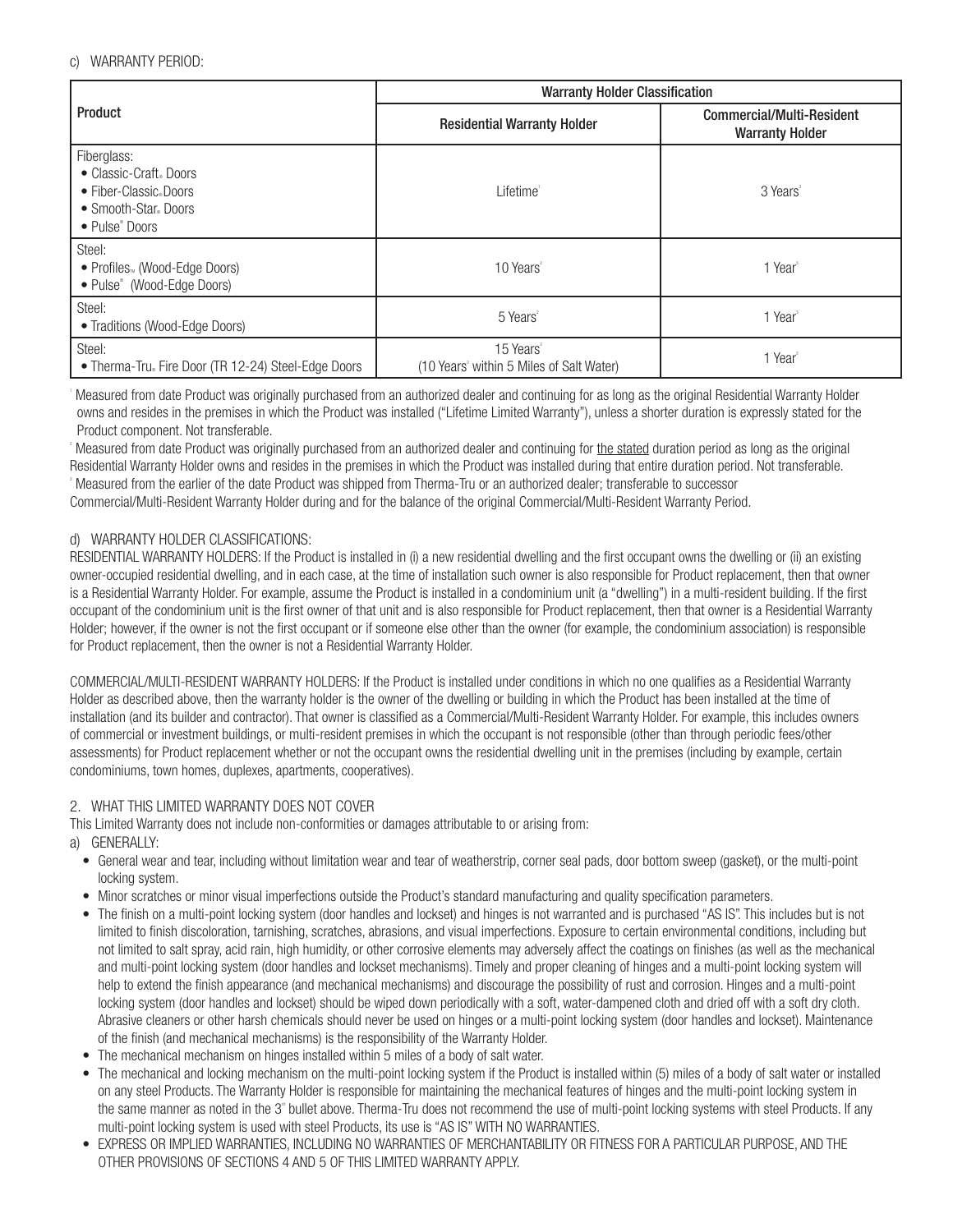- Negligence; improper use; incorrect installation or finishing (with stain, paint, or varnish, or in any manner); lack of maintenance (including failure to properly maintain finish, see "NOTES ABOUT TIMELY FINISHING OF DOOR SYSTEMS" above); or operation inconsistent with Therma-Tru® recommendations and written instructions that are generally available in Therma-Tru Product Manual as updated by bulletins or other written communications, or on the Therma-Tru website at www.thermatru.com. STEEL PRODUCTS, PARTICULARLY THOSE INSTALLED WITHIN FIVE 5 MILES OF A BODY OF SALT WATER, REQUIRE PROMPT AND CAREFUL INITIAL FINISHING AND MAINTENANCE BY THE WARRANTY HOLDER, INCLUDING PERIODIC CLEANING, FINISHING, AND REFINISHING, AND OTHER REPAIRS in accordance with Therma-Tru's above referenced recommendations and written instructions.
- Improper pre-installation storage, including inadequate shelter or inadequate venting of shipping wrap in humid locations.
- Misapplication of Products or faulty building design or construction, including inadequate flashings, caulking, building settlement, or structural failures of walls or foundations, or inadequate overhangs.
- Installation in locations or a manner that exceeds or deviates from Product design standards and/or testing and certified performance specifications, and/or not in compliance with building codes.
- Product reinstalled after removal from its original installation, except in connection with proper and timely maintenance of components which incur normal wear and tear, such as the weatherstrip, door bottom sweep (gasket), and corner seal pads.
- Rotting, splitting, warping, swelling, or other adverse condition, of or attributed to or arising from a frame system, unless the frame system is a genuine Therma-Tru rot-resistant component part (Therma-Tru Primed Pine or Therma-Tru Oak jambs, mullions and brickmould are not Rot-Resistant components). Use of a non-Therma Tru frame system by the Warranty Holder (or its door system dealer, distributor, builder, installer, contractor, or other agent) will not automatically void this Limited Warranty. However, while Therma-Tru recommends the use of a rot-resistant or rot-free frame, Therma-Tru does NOT warrant the performance or integrity of any third party frame product (even if the manufacturer claims that its frame product is rot-resistant or rot-free), and therefore, this Limited Warranty will not apply to Product non-conformities or damages attributed to or arising from the rotting, splitting, warping, swelling, or any other condition of a third-party frame product.
- Damages aggravated or worsened because of failure by the Warranty Holder or its agents to timely take reasonable actions to mitigate any alleged damages or failure to file a claim for alleged damages promptly and during the Warranty Period.
- Harsh natural environmental conditions, including by example from substantial exposure to sun, salt spray, or airborne pollutants; other severe conditions including exposure to harsh chemicals or solvents, such as acidic brick washes or stucco leach; or damage from vandalism, or domestic or wild animals.
- Therma-Tru does not manufacture storm doors and is not responsible for any failure of, or any damage caused to, the storm door. PVC lite frames and simulated divided lite bars are not recommended to be installed behind a storm door or to be painted dark colors, if exposed to direct sunlight. However, the use of a properly installed and properly vented storm door along with a Therma-Tru door system does not void this Limited Warranty. The Therma-Tru door system will continue to be subject to the terms and provision of this Limited Warranty.
- Labor for removing, installing, or replacing Product or components or labor for other materials that are removed, reinstalled, or refinished in conjunction with repairing or replacing the Product or component.
- Any painting, staining, scratching, or other alteration of a Therma-Tru factory-applied exterior coating surface of the Products.
- Fading, discoloration, or color change of a Therma-Tru factory-applied color coating that equals or is less than five 5 Delta E units, calculated in accordance with ASTM E 308-85, ASTM E 805-81 and ASTM D 2244-85, effective on the date the Product is manufactured, and which covers less than a material portion of the exterior of the Product. Color change will be measured on an exposed color surface of the Product that has been properly maintained and cleaned of soils, and the corresponding values measured on the original or unexposed color surface. Non-uniform fading or color change is a natural occurrence if the exterior surfaces of the Product are not equally exposed to the sun and other environmental conditions.
- Products not installed in the USA or Canada.
- b) GLASS:
	- Minor variations in glass color or imperfections that do not affect the structural integrity of the glass or do not permanently and materially obstruct vision from moisture formation between the panes.
	- Glass covered with aftermarket window films.
	- Accidental glass breakage, including by example caused by debris or foreign objects striking the glass, or breakage that may occur under conditions exceeding the Product's performance parameters.
	- Condensation, frost, or mold resulting from humidity within the building and interior/exterior temperature differentials. Note: There is no such thing as a "condensation-free" window in high-humidity conditions. Controlling the amount of moisture in your home is the most effective action you can take to avoid condensation.
	- Stresses from localized heat which cause excessive temperature differentials over the glass.
	- Post-manufacture dissipation of inert gases (as argon) or the amount of gas in Products with inert gas-filled insulating glass.
	- Scratches or other imperfections, unless readily observable more than 4 feet away.
	- Any sound that occurs from decorative grids striking the glass due to vibrations from daily use or outside traffic is not considered an imperfection, nor is the grid touching the glass (primarily in triple-pane window units) considered a defect.
	- Mineral deposits.
	- The alteration or application of any aftermarket films, coatings, tints, or other similar products not originally supplied by Therma-Tru will void this Limited Warranty.
- c) ADDITIONAL LIMITATIONS, EXCLUSIONS AND CONSIDERATIONS:
	- This Limited Warranty does not guarantee safety for persons or property, nor make a premises hurricane-proof or impact-proof. Follow weather and news reports in order to assess severe weather situations, and obey local authorities' shelter and evacuation orders.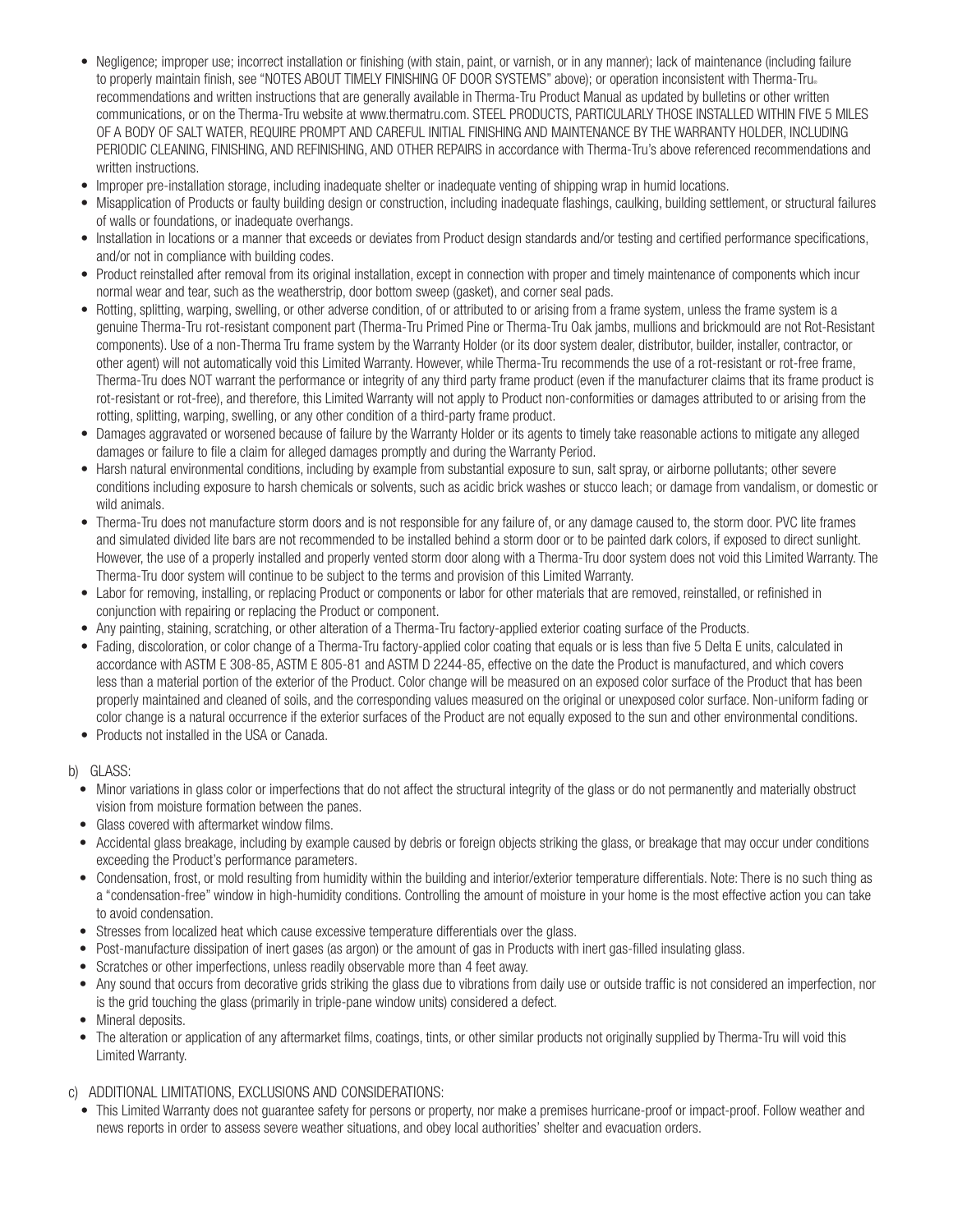- This Limited Warranty does not cover damage attributable to or caused by acts of God that include, but are not limited to, stresses, high winds, floods, fire and other conditions that exceed Product designs and testing specifications that are test evaluated and certified as referenced in Therma-Tru's published literature. CERTIFICATION APPROVAL, RATING AND REFERENCES TO OTHER PERFORMANCE STANDARDS MEAN THAT THE PRODUCT MEETS THE ESTABLISHED SPECIFICATION PARAMETERS OF THE CERTIFICATION PROCESS OR STANDARD TESTING AT THE TIME THE PRODUCT IS MANUFACTURED. However, with exposure over time to environmental conditions, including by example high-wind events and other forces of nature, the Product will be subjected to normal and abnormal wear, and its performance capability may change. It is the Warranty Holder's (and its building agents) responsibility to consult local building code laws, and the certification and rating agencies published materials and websites for guidelines on the standards necessary to meet all regulations and codes in the area where the Product will be installed.
- Product features designed to help address pressurization of a building during high-wind or other severe storm events are not a guarantee against water and air infiltration, and Therma-Tru is not responsible for claims or damages caused by water or air infiltration of Product.
- Product selection is the sole responsibility of the Warranty Holder and its building agents, not Therma-Tru.
- Damage from failure to inspect Product following each high-wind or impact event is not covered under this Limited Warranty.
- This Limited Warranty will be void if the Product rusts due to reasons other than non-conformities in material and workmanship, including without limitation rusting (on steel Products) arising from misuse, abrasions, environmental conditions, solvents, corrosives, salts, chemicals, excessive moisture, or any other damage due to normal wear and tear that could have been addressed by routine, timely, and proper initial finishing or periodic corrective maintenance.

### 3. THIS LIMITED WARRANTY'S EXCLUSIVE REMEDY

If the Product or any components fail to meet this Limited Warranty, Therma-Tru's sole obligation is to either (as Therma-Tru elects):

- Repair the component(s) (color and graining matching not guaranteed), or
- Provide replacement component(s) to the Warranty Holder or Therma-Tru's dealer designated (color and graining matching not guaranteed), or

• Refund the Warranty Holder's purchase price (the lesser of the original Product/component purchase price or the original catalog list price). Repaired or replaced components are warranted only on the same terms and for the remainder of the Warranty Period. Therma-Tru reserves the right to discontinue or change any Product. If the Product or component is not available, Therma-Tru may select and provide a replacement Product or component of equal quality and price. This is the Warranty Holder's sole and exclusive remedy for the Product under this Limited Warranty. By example but not limitation, this Limited Warranty does not cover any of the following costs and expenses: (i) labor for removing, reinstalling, refinishing Product (or other materials that are removed, reinstalled, or refinished to repair or replace the Product); (ii) shipping/freight expenses to return the Product to Therma-Tru; (iii) normal maintenance; (iv) consequential, special, or indirect losses or damages of any kind.

### 4. DISCLAIMER OF WARRANTIES

THIS LIMITED WARRANTY IS IN LIEU OF AND EXCLUDES ALL OTHER WARRANTIES NOT EXPRESSLY SET FORTH HEREIN, EXPRESS OR IMPLIED, BY OPERATION OF LAW OR OTHERWISE, INCLUDING BUT NOT LIMITED TO ANY IMPLIED WARRANTIES OF MERCHANTABILITY OR FITNESS FOR A PARTICULAR PURPOSE. TO THE EXTENT THAT ANY IMPLIED WARRANTIES MAY NONETHELESS EXIST BY OPERATION OF LAW, SUCH WARRANTIES ARE LIMITED TO THE DURATION PROVIDED BY LAW. SOME STATES/PROVINCES/TERRITORIES DO NOT ALLOW LIMITATIONS ON HOW LONG AN IMPLIED WARRANTY LASTS, SO THE ABOVE LIMITATIONS MAY NOT APPLY. THERMA-TRU DOES NOT AUTHORIZE ANYONE TO CREATE FOR IT ANY OBLIGATION OR LIABILITY IN CONNECTION WITH PRODUCTS.

### 5. LIMITATION OF LIABILITY

THERMA-TRU'S SOLE LIABILITY UNDER THIS LIMITED WARRANTY IS REPLACEMENT, REPAIR, OR REFUND OF THE PURCHASE PRICE AS SET FORTH ABOVE. IN NO EVENT WILL THERMA-TRU BE LIABLE FOR INCIDENTAL, CONSEQUENTIAL, INDIRECT, SPECIAL, OR PUNITIVE DAMAGES, INCLUDING BUT NOT LIMITED TO DAMAGE OF ANY KIND TO A PREMISES, LOSS OF PRODUCT USE, REINSTALLATION, LABOR, REMOVAL, REFINISHING, TEMPORARY/ PERMANENT RELOCATION OF RESIDENTS OR PROPERTY, LOSS OF PROFITS/REVENUE, INTEREST, LOST GOODWILL, WORK STOPPAGE, IMPAIRMENT OF OTHER GOODS OR WORK, INCREASED OPERATING EXPENSES, EMOTIONAL DISTRESS CLAIMS OR CLAIMS OF THIRD PARTIES FOR SUCH DAMAGES, WHETHER BASED ON CONTRACT, WARRANTY, TORT (INCLUDING BUT NOT LIMITED TO, STRICT LIABILITY OR NEGLIGENCE OR OTHERWISE, EVEN IF ADVISED OF THE POSSIBILITY OF SUCH DAMAGES). SOME STATES/PROVINCES/TERRITORIES DO NOT ALLOW THE EXCLUSION OR LIMITATION OF INCIDENTAL OR CONSEQUENTIAL DAMAGES, SO THE ABOVE LIMITATION OR EXCLUSION MAY NOT APPLY. THIS LIMITED WARRANTY PROVIDES SPECIFIC LEGAL RIGHTS, BUT THE WARRANTY HOLDER MAY HAVE OTHER RIGHTS WHICH VARY BY LOCATION. IF THIS LIMITED WARRANTY IS DEEMED TO HAVE FAILED OF ITS ESSENTIAL PURPOSE, IN NO EVENT WILL THERMA-TRU'S ENTIRE LIABILITY EXCEED THE LESSER OF THE PRODUCT'S OR THE NON-CONFORMING COMPONENT'S PURCHASE PRICE.

### 6. CLAIMS

Claims must be initiated during the Warranty Period. To initiate a claim, please contact the builder, dealer, or contractor who installed or sold the Product. If that party is unknown or unreachable, contact Therma-Tru Corp., 1750 Indian Wood Circle, Maumee, Ohio 43537 at 1-800-537-5322 or at www.thermatru.com. Claimant will be required to provide proof of premise ownership and the date of Product purchase and may be required to return the Product or component to Therma-Tru (at Claimant's expense).